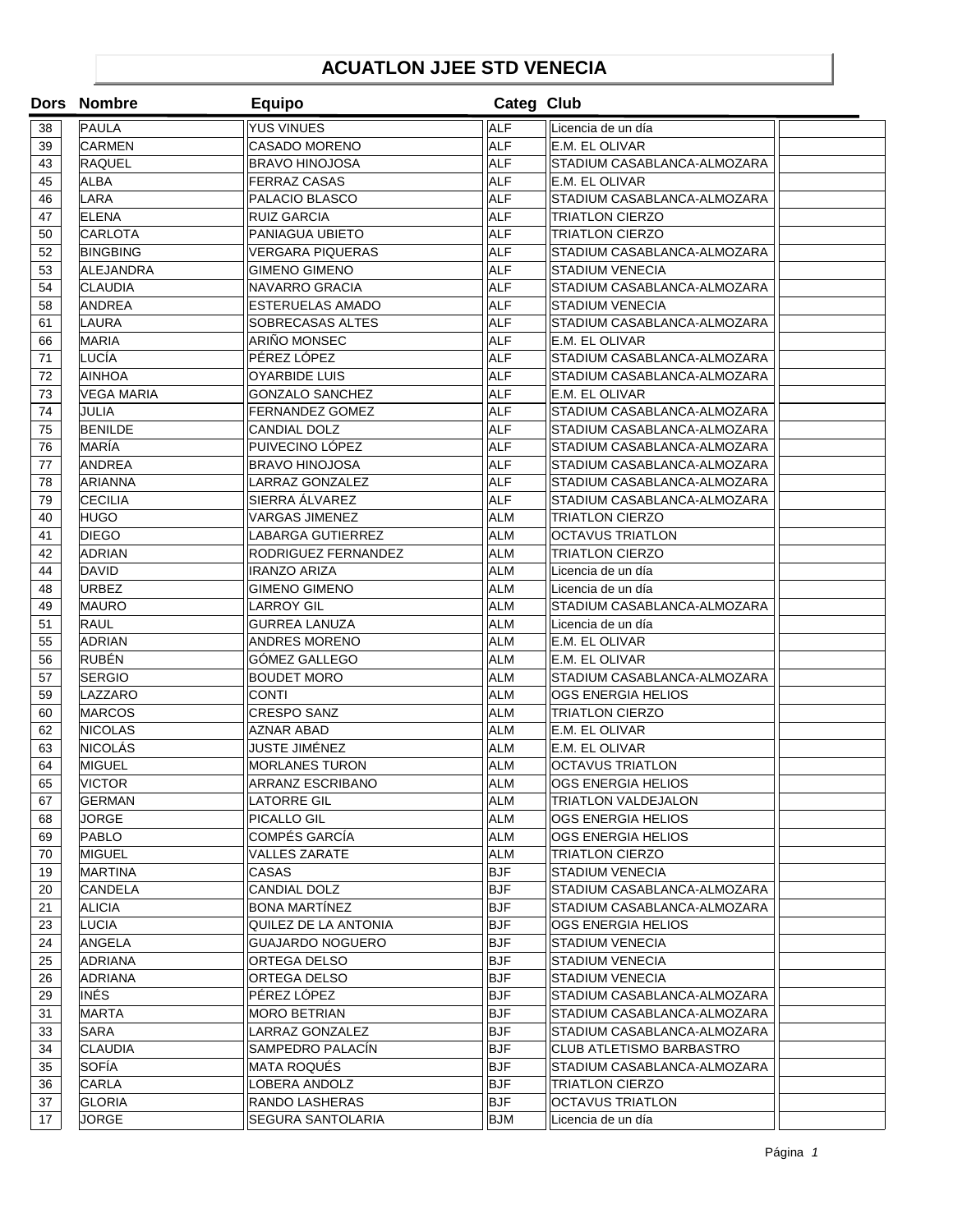|                | <b>Dors Nombre</b>      | <b>Equipo</b>             | Categ Club  |                                  |  |
|----------------|-------------------------|---------------------------|-------------|----------------------------------|--|
| 18             | <b>IKER</b>             | <b>IRANZO ARIZA</b>       | <b>BJM</b>  | Licencia de un día               |  |
| 22             | <b>ARTURO</b>           | SAN BERNARDINO ARBUNIES   | <b>BJM</b>  | <b>OCTAVUS TRIATLON</b>          |  |
| 27             | VALERO                  | <b>ECHEGOYEN PAJARES</b>  | <b>BJM</b>  | STADIUM CASABLANCA-ALMOZARA      |  |
| 28             | ÁLVARO                  | <b>RUIZ ALARCON</b>       | <b>BJM</b>  | OGS ENERGIA HELIOS               |  |
| 30             | <b>IGNACIO</b>          | DE LEON SEVILLA           | <b>BJM</b>  | <b>OCTAVUS TRIATLON</b>          |  |
| 32             | <b>DIEGO</b>            | <b>GALVAN SERRANO</b>     | <b>BJM</b>  | E.M. EL OLIVAR                   |  |
| 111            | PAULA                   | JIMENEZ CÁSEDA            | CDF         | STADIUM CASABLANCA-ALMOZARA      |  |
| 112            | ÁNGELA                  | JIMENEZ CÁSEDA            | CDF         | STADIUM CASABLANCA-ALMOZARA      |  |
| 116            | <b>MARTA</b>            | <b>GIL GREGORIO</b>       | CDF         | <b>CLUB TRIATLON EUROPA</b>      |  |
| 121            | <b>ANA</b>              | <b>BOLDOBA LAÑA</b>       | CDF         | OGS ENERGIA HELIOS               |  |
| 122            | PATRICIA                | LOPEZ-BLANCO DIAZ         | CDF         | <b>OGS ENERGIA HELIOS</b>        |  |
| 133            | LUCIA                   | <b>MORELLI HERNANDEZ</b>  | <b>CDF</b>  | <b>TRIATLON CIERZO</b>           |  |
| 135            | <b>NOELIA</b>           | <b>ESTERUELAS AMADO</b>   | <b>CDF</b>  | <b>STADIUM VENECIA</b>           |  |
| 109            | <b>JAVIER</b>           | <b>GALVAN SERRANO</b>     | <b>CDM</b>  | E.M. EL OLIVAR                   |  |
| 110            | <b>MANUEL</b>           | <b>MARTIN IRANZO</b>      | <b>CDM</b>  | STADIUM CASABLANCA-ALMOZARA      |  |
| 113            | <b>JAIME</b>            | MARTÍN GIMÉNEZ            | <b>CDM</b>  | STADIUM CASABLANCA-ALMOZARA      |  |
| 114            | <b>FRANCISCO JAVIER</b> | <b>GARCIA LOZANO</b>      | <b>CDM</b>  | <b>DUATLON FONCASA CALATAYUD</b> |  |
| 115            | <b>ALEX</b>             | ARPAL ESPEJO              | <b>CDM</b>  | <b>CLUB DEPORTIVO HUESCA</b>     |  |
| 117            | <b>SERGIO</b>           | <b>LATORRE GIL</b>        | <b>CDM</b>  | STADIUM CASABLANCA-ALMOZARA      |  |
| 118            | <b>ROBERTO</b>          | <b>GIBSON CABRERO</b>     | <b>CDM</b>  | STADIUM CASABLANCA-ALMOZARA      |  |
| 119            | <b>JUAN</b>             | <b>OLIVA TORCAL</b>       | <b>CDM</b>  | <b>DUATLON FONCASA CALATAYUD</b> |  |
| 120            | <b>MANUEL</b>           | SANTOS MARCO              | <b>CDM</b>  | DUATLON FONCASA CALATAYUD        |  |
| 123            | <b>MARCOS</b>           | ECHEVARRIA POLO           | <b>CDM</b>  | <b>STADIUM VENECIA</b>           |  |
| 124            | JUAN                    | <b>CASADO MORENO</b>      | <b>CDM</b>  | E.M. EL OLIVAR                   |  |
| 125            | <b>DANIEL</b>           | <b>GARCIA MARTINEZ</b>    | <b>CDM</b>  | DUATLON FONCASA CALATAYUD        |  |
| 126            | PARIS                   | <b>GRACIA ANDRES</b>      | <b>CDM</b>  | OGS ENERGIA HELIOS               |  |
| 127            | <b>DIEGO</b>            | ARQUILLOS DOMINGUEZ       | <b>CDM</b>  | DUATLON FONCASA CALATAYUD        |  |
| 128            | <b>JAVIER</b>           | <b>MATEO ASENSIO</b>      | <b>CDM</b>  | <b>STADIUM VENECIA</b>           |  |
| 129            | <b>JUAN ANAT</b>        | <b>GOMEZ BELENGUER</b>    | <b>CDM</b>  | OGS ENERGIA HELIOS               |  |
| 130            | <b>JORGE</b>            | COMPÉS GARCÍA             | <b>CDM</b>  | OGS ENERGIA HELIOS               |  |
| 131            | <b>DAVID</b>            | <b>BERMEJO SANTAMARIA</b> | <b>CDM</b>  | DUATLON FONCASA CALATAYUD        |  |
| 132            | <b>DANIEL</b>           | <b>TOLOSA AGUELO</b>      | <b>CDM</b>  | STADIUM CASABLANCA-ALMOZARA      |  |
| 134            | <b>DIEGO</b>            | <b>MOLINER MANADA</b>     | <b>CDM</b>  | <b>STADIUM VENECIA</b>           |  |
| 136            | <b>JESUS</b>            | SANCHO ACERO              | <b>CDM</b>  | <b>DUATLON FONCASA CALATAYUD</b> |  |
| 137            | JAVIER                  | SAMPEDRO PALACIN          | <b>CDM</b>  | <b>CLUB ATLETISMO BARBASTRO</b>  |  |
| 81             | <b>CATALINA</b>         | <b>GONZALEZ PAÑO</b>      | <b>INF</b>  | E.M. EL OLIVAR                   |  |
| 82             | ANGELA                  | SÁIZ PEÑA                 | <b>INF</b>  | E.M. EL OLIVAR                   |  |
| 88             | <b>IRENE</b>            | <b>MORO BETRIAN</b>       | <b>INF</b>  | STADIUM CASABLANCA-ALMOZARA      |  |
| 89             | <b>MARIA</b>            | <b>CRESPO SANZ</b>        | INF         | <b>TRIATLON CIERZO</b>           |  |
| 90             | PAULA                   | <b>GOMEZ BELENGUER</b>    | <b>INF</b>  | OGS ENERGIA HELIOS               |  |
| 93             | GALA                    | ORTEGA ORTIN              | <b>INF</b>  | STADIUM CASABLANCA-ALMOZARA      |  |
| 94             | ELISA                   | SANCHEZ GARCIA            | <b>INF</b>  | <b>TRIATLON CIERZO</b>           |  |
| 95             | AITANA                  | VARGAS JIMENEZ            | <b>INF</b>  | <b>TRIATLON CIERZO</b>           |  |
| 96             | VALERIA                 | <b>BENEDI GASULL</b>      | <b>INF</b>  | E.M. EL OLIVAR                   |  |
| 98             | CARLOTA                 | JUSTE JIMÉNEZ             | <b>INF</b>  | E.M. EL OLIVAR                   |  |
| 99             | <b>BLANCA</b>           | SOBRECASAS ALTES          | <b>INF</b>  | STADIUM CASABLANCA-ALMOZARA      |  |
| 106            | ALBA                    | FRANCO ABAD               | <b>INF</b>  | <b>OGS ENERGIA HELIOS</b>        |  |
| $\mathbf{1}$   | <b>VERONICA</b>         | <b>CORREAS ENGUITA</b>    | <b>INIF</b> | <b>OCTAVUS TRIATLON</b>          |  |
| $\overline{2}$ | <b>AFRICA</b>           | <b>MANSO MORENO</b>       | <b>INIF</b> | <b>OCTAVUS TRIATLON</b>          |  |
| 3              | <b>JULIA</b>            | <b>MANSO CAUSAPE</b>      | <b>INIF</b> | <b>OCTAVUS TRIATLON</b>          |  |
| 4              | SANDRA                  | DE LEON SEVILLA           | <b>INIF</b> | Licencia de un día               |  |
| 6              | LUCIA                   | <b>BORREGUERO AINA</b>    | <b>INIF</b> | <b>OCTAVUS TRIATLON</b>          |  |
| 8              | <b>NICOLE</b>           | RODRIGO FIGUEROA          | <b>INIF</b> | <b>OCTAVUS TRIATLON</b>          |  |
| 9              | VALERIA                 | ALIAGA                    | <b>INIF</b> | <b>OCTAVUS TRIATLON</b>          |  |
| 10             | <b>ELVIRA</b>           | <b>ALIAGA</b>             | <b>INIF</b> | <b>OCTAVUS TRIATLON</b>          |  |
| 11             | <b>KIARA</b>            | <b>GARCIA PASTOR</b>      | <b>INIF</b> | <b>OCTAVUS TRIATLON</b>          |  |
| 12             | <b>MARIA</b>            | QUILEZ DE LA ANTONIA      | <b>INIF</b> | OGS ENERGIA HELIOS               |  |
| 14             | <b>ALICIA</b>           | LOBERA ANDOLZ             | <b>INIF</b> | TRIATLON CIERZO                  |  |
| 15             | <b>HENAR</b>            | <b>GONZALO SANCHEZ</b>    | <b>INIF</b> | E.M. EL OLIVAR                   |  |
| 16             | LUCÍA                   | <b>MORLANES TURON</b>     | <b>INIF</b> | <b>OCTAVUS TRIATLON</b>          |  |